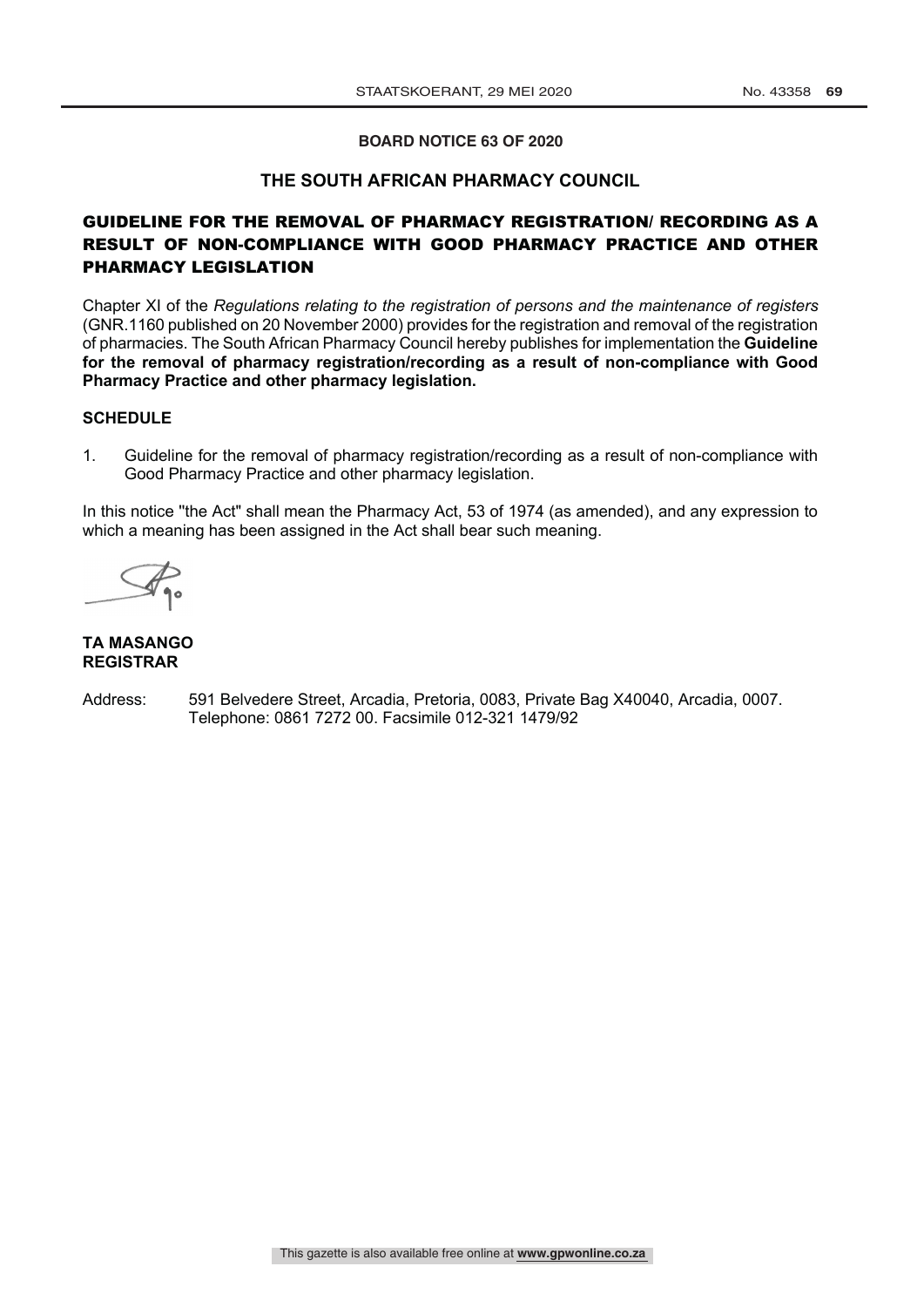# **Table of Contents**

| 2.             |  |
|----------------|--|
| 3.             |  |
| 4.             |  |
| 5.             |  |
| 6.             |  |
| 7 <sub>1</sub> |  |
| 8.             |  |
| 9.             |  |
|                |  |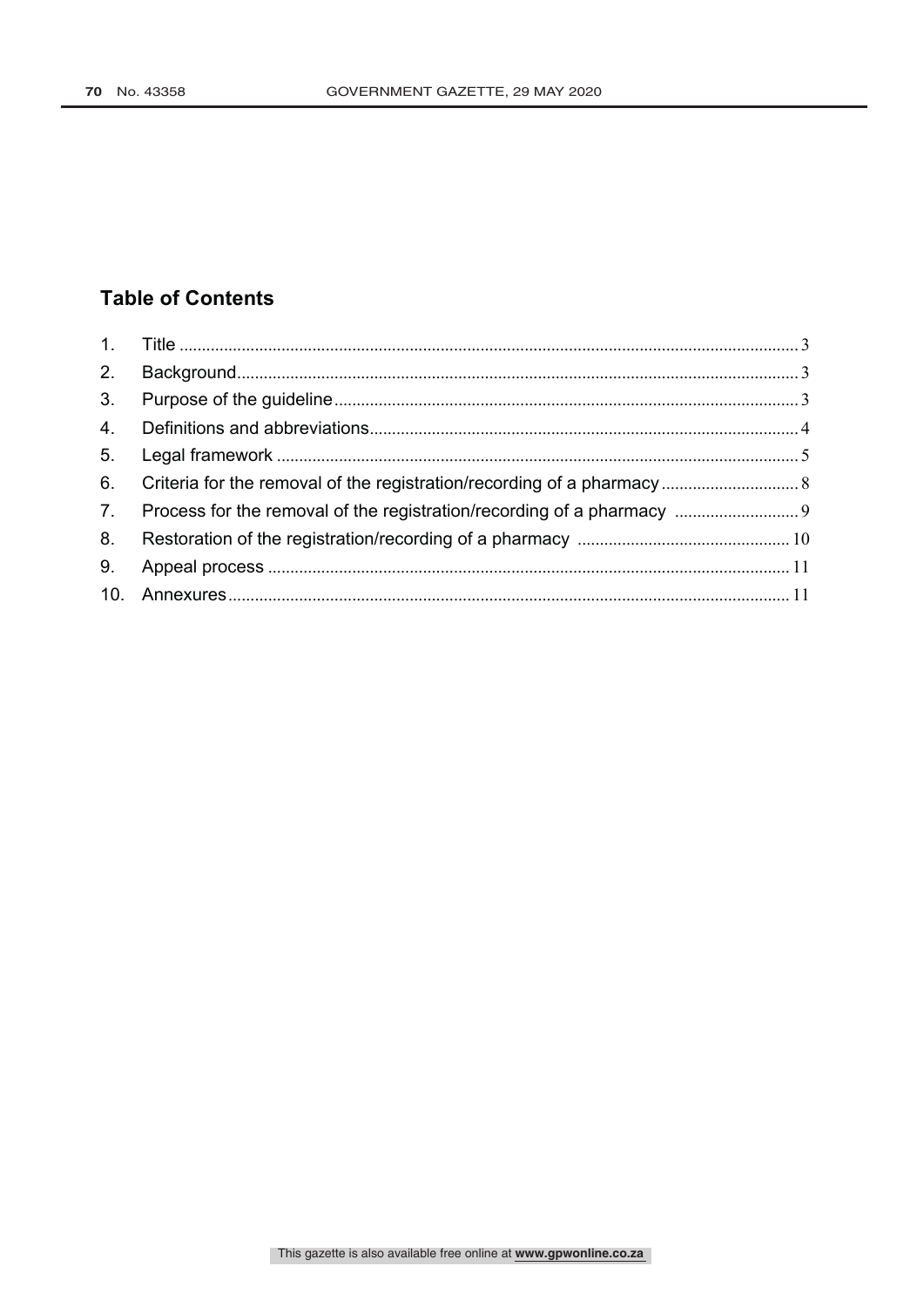## **GUIDELINE FOR THE REMOVAL OF PHARMACY REGISTRATION/ RECORDING AS A RESULT OF NON-COMPLIANCE WITH GOOD PHARMACY PRACTICE AND OTHER PHARMACY LEGISLATION**

## **1. TITLE**

Guideline for the removal of pharmacy registration/recording as a result of non-compliance with good pharmacy practice and other pharmacy legislation.

#### **2. BACKGROUND**

The South African Pharmacy Council (the Council) in terms of Section 35A of the Pharmacy Act, 53 of 1974 has the legislative mandate to control pharmacy practice within South Africa. In this regard the Council has published good pharmacy practice standards as contained in the *Rules relating to good pharmacy practice* (GPP). In doing so the Council requires that all responsible pharmacists, pharmacists, pharmacy support personnel and pharmacy owners ensure that the pharmaceutical services they provide are of the highest quality and comply with such good pharmacy practice standards.

The Council has, in terms of Section 38A of the Pharmacy Act, appointed inspection officers to inspect pharmacies for the purpose of monitoring compliance with GPP, the approval of pharmacy premises for the training of pharmacy support personnel and pharmacist interns and for purposes of investigation of complaints received alleging misconduct or unprofessional conduct.

Applications for pharmacy premises licences are made to the Director-General: Health (DG), in line with Section 22 of the Pharmacy Act. The Council conducts a desktop evaluation for compliance with GPP and then informs the DG whether the application is deemed to be compliant or non-compliant to GPP. It has been established that some pharmacies, at the first inspection after the recording of a new pharmacy licence, are non-compliant to critical non-negotiable questions and/or have critical GPP deficiencies. There are also pharmacies which continuously fail to comply with GPP and/or fail to comply with the requirement that, in terms of Section 22 of the Pharmacy Act, the pharmacy must have a registered responsible pharmacist and must be under the continuous supervision of a pharmacist.

In such cases the public is exposed to the risk of compromised, and/or poor-quality pharmaceutical services. It is the duty of the Council to protect, promote and maintain the health, safety and wellbeing of patients and the public and to ensure that where such services are compromised, such pharmacies are restricted from providing pharmaceutical services.

#### **3. PURPOSE OF THE GUIDELINE**

The purpose of this guideline is to outline the conditions under which the Council may remove the registration/recording of the pharmacy, in terms of the *Regulations relating to the registration of persons and the maintenance of registers* and restoration of registration/recording process*.*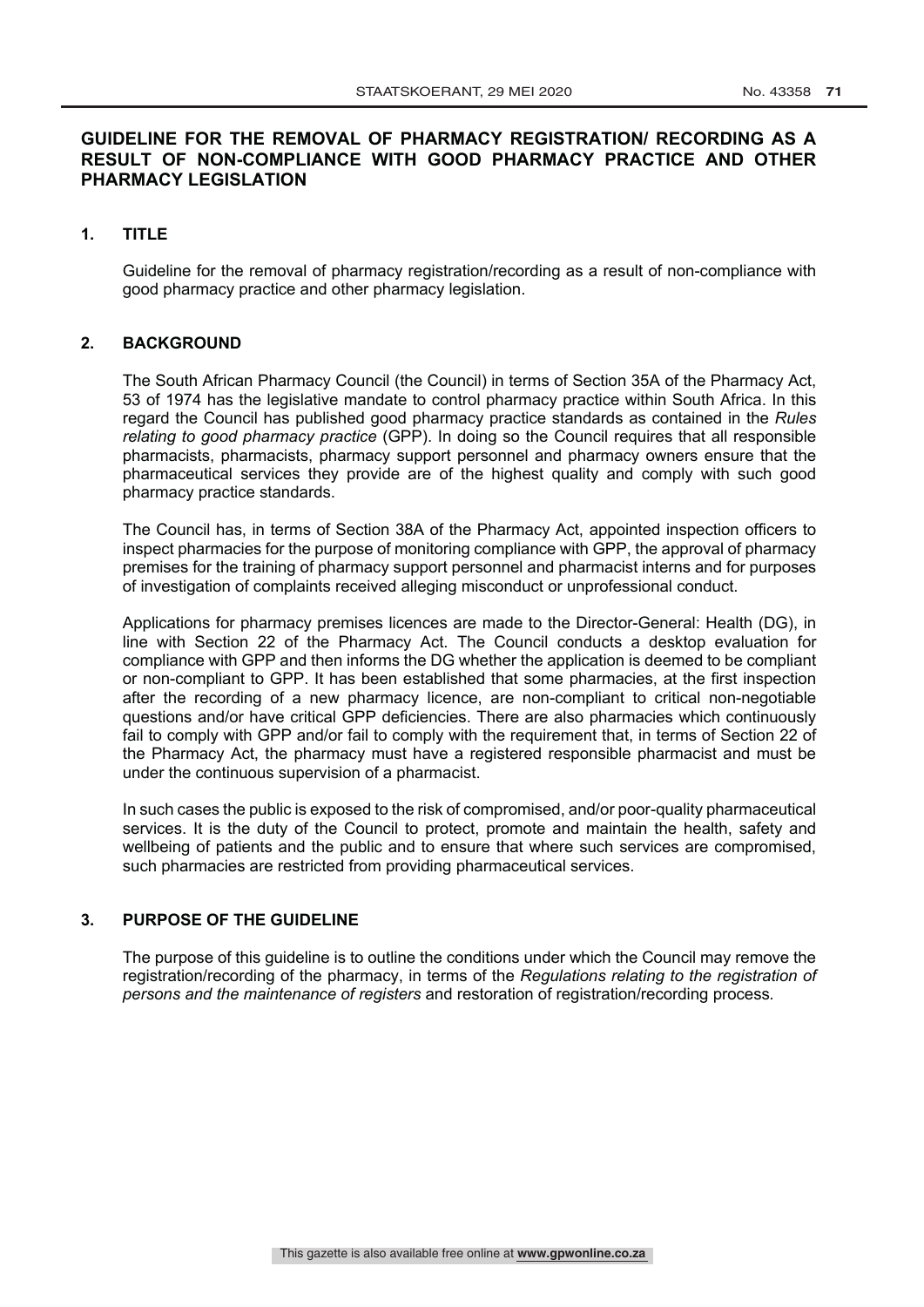This guideline therefore provides-

- (a) the process for the identification of pharmacies that are registered/recorded with Council, or alternatively pharmacies that are deemed to be registered/recorded, that no longer meet the registration/recording requirements;
- (b) the criteria for removal of the registration/recording of a pharmacy, under certain circumstances, when such a pharmacy no longer meets the requirements for registration/recording;
- (c) the process for the removal of the registration/recording of a pharmacy;
- (d) the circumstances and criteria under which the registration/recording of the pharmacy may be restored; and
- (e) the criteria and process to request the DG to cancel or suspend the pharmacy licence in terms of Section 22 (7) of the Pharmacy Act.

The guideline is developed to ensure that the removal of the registration/recording of the pharmacy is for the sole purpose of protecting the public of South Africa, and the actions of Council are consistent with the criteria for administrative action as prescribed in the Promotion of Administrative Justice Act, 3 of 2000.

Removal of the registration/recording of a pharmacy will mean the pharmacy may not continue to operate and must be closed for business.

## **4. DEFINITIONS AND ABBREVIATIONS**

| Term                      | <b>Meaning</b>                                                                                                                                                                                |
|---------------------------|-----------------------------------------------------------------------------------------------------------------------------------------------------------------------------------------------|
| <b>BHF</b>                | Board of Healthcare Funders                                                                                                                                                                   |
| Council                   | South African Pharmacy Council referred to in terms<br>of Section 2 of the Pharmacy Act, 53 of 1974.                                                                                          |
| Critical GPP deficiencies | A pharmacy premises which does not comply with the<br>GPP standards, resulting in a Grade C, as defined in<br>the Review of the pharmacy inspection grading<br>methodology 2020 (Annexure C). |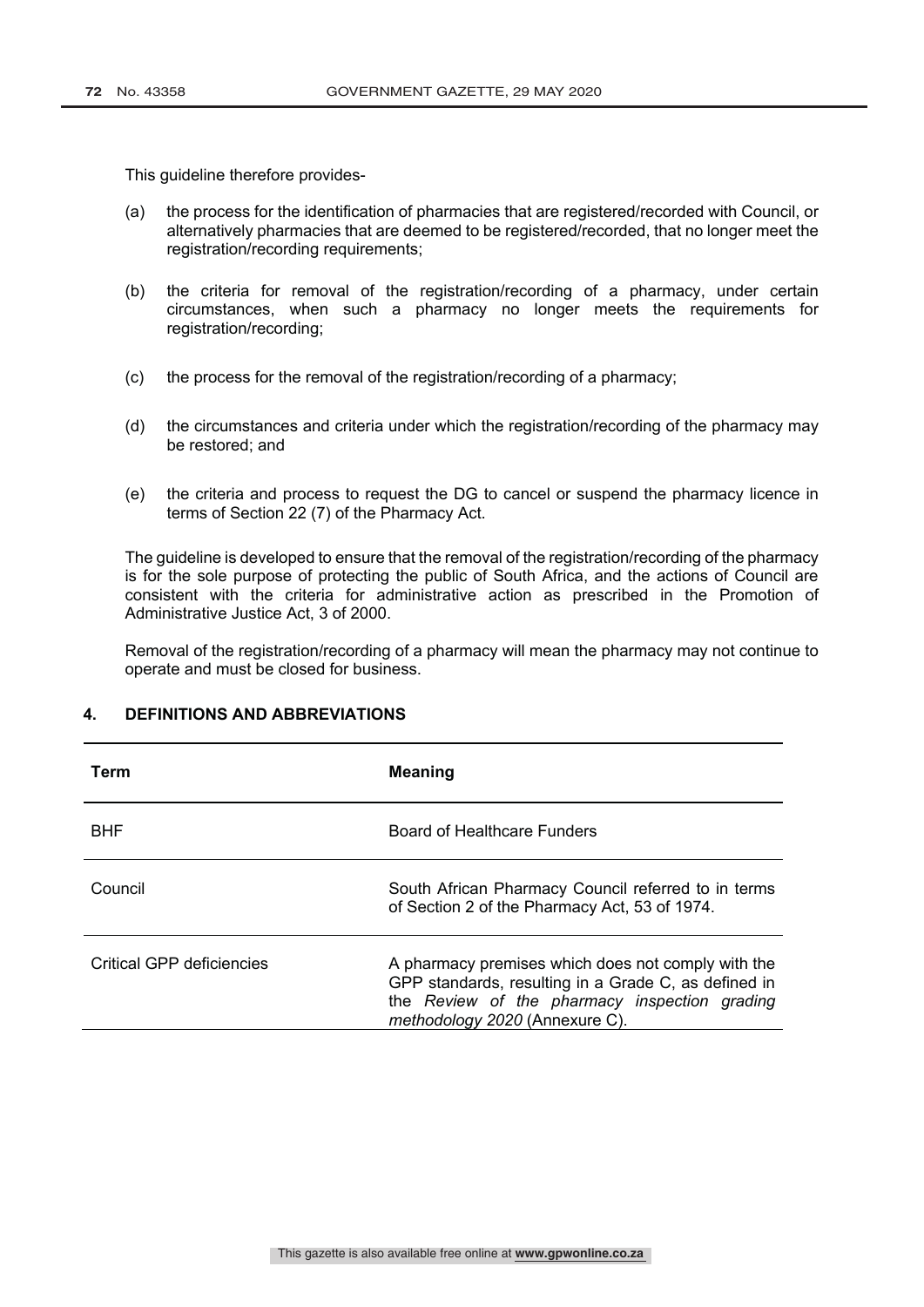| Desktop evaluation      | A process of reviewing compliance to GPP making use<br>of documentation provided by the applicant for the<br>purpose of applying for a pharmacy licence in terms of<br>Section 22 of the Pharmacy Act. |
|-------------------------|--------------------------------------------------------------------------------------------------------------------------------------------------------------------------------------------------------|
| GPP                     | The Rules relating to good pharmacy practice as<br>published by the Council in terms of section 35A of the<br>Pharmacy Act, 53 of 1974.                                                                |
| <b>NDOH</b>             | National Department of Health                                                                                                                                                                          |
| Office of the Registrar | The various units established by the Registrar to assist<br>the Registrar with implementing acts and functions<br>delegated to the Registrar in terms of the Pharmacy<br>Act.                          |
| <b>SAHPRA</b>           | South African Health Products Regulatory Authority<br>established in terms of the Medicine and Related<br>Substances Act, 101 of 1965.                                                                 |

## **5. LEGAL FRAMEWORK**

This guideline has been developed taking the following applicable legislation into consideration-

- (a) the Constitution of the Republic of South Africa Act, 108 of 1996 and with particular reference to Chapter 2, being the Bill of Rights;
- (b) the Promotion of Administrative Justice Act, 3 of 2000;
- (c) the Pharmacy Act, 53 of 1974;
- (d) the *Regulations relating to the practice of pharmacy* (GNR.1158 of 20 November 2000);
- (e) the *Regulations relating to the registration of persons and the maintenance of registers* (GNR. 1160 of 20 November 2000);
- (f) the *Regulations relating to the ownership and licencing of pharmacies* (GNR. 553 of 25 April 2003);
- (g) the *Rules relating to good pharmacy practice* (GG 27112 Board Notice 129 of 2004 published on 17 December 2004, as amended);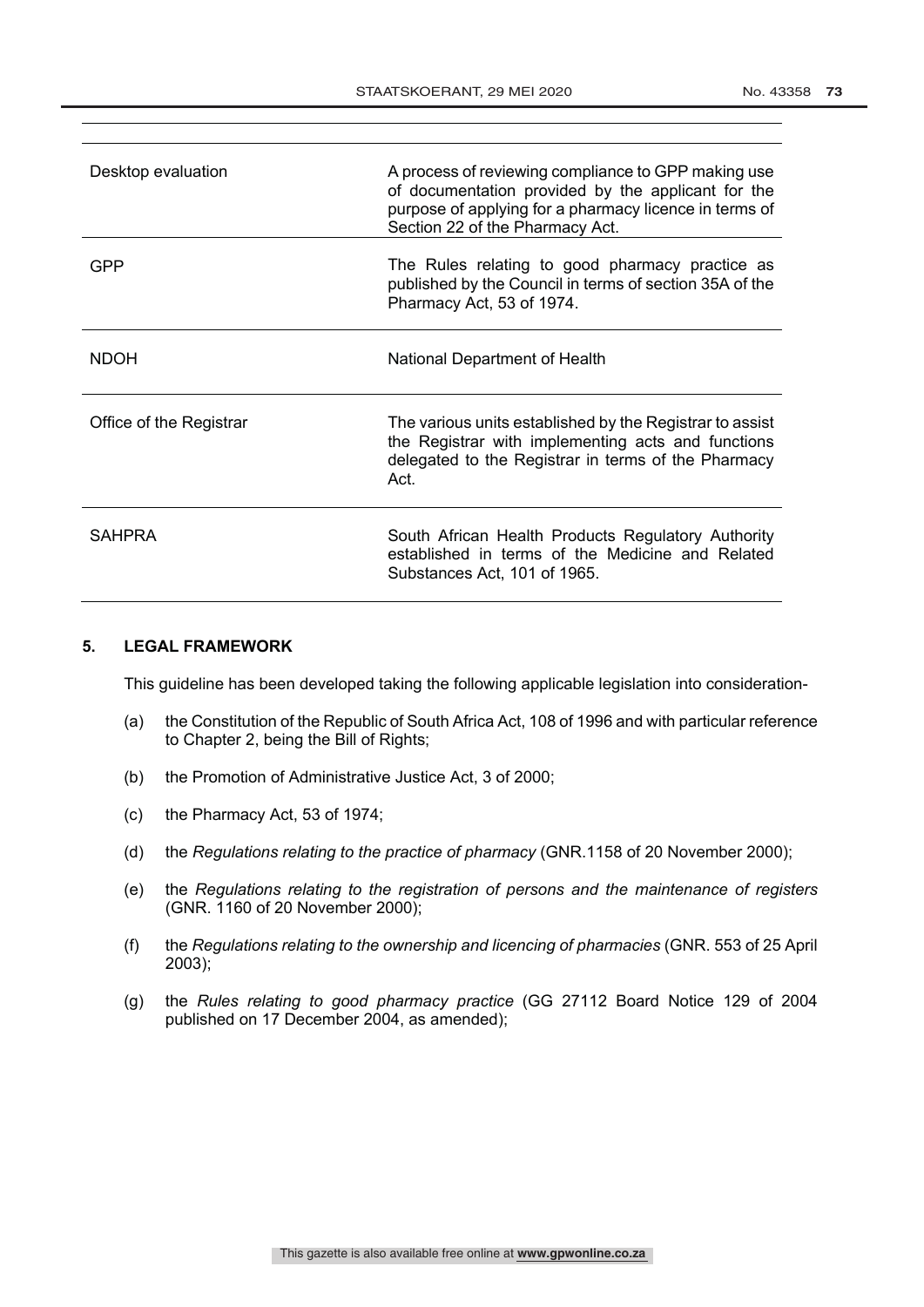- (h) the Medicines and Related Substances Act, 101 of 1965; and
- (i) the *General Regulations* published under the Medicines Act (GNR. 856 of 25 August 2017).

### **5.1 The Pharmacy Act**

- 5.1.1 Section 3 of the Pharmacy Act, 53 of 1974 provides for the objects of Council, which includes *inter alia* -
	- (a) to assist in the promotion of health of the population of the country  $[s3(a)]$ ;
	- (b) to advise the Minister of Health or any other person on any matter relating to pharmacy  $[s3(b)]$ ;
	- (c) to uphold and safeguard the rights of the general public to universally acceptable standards of pharmacy practice in both the public and private sector [s3(d)];
	- (d) to establish, develop, maintain and control universally acceptable standards for the registration of a person who provides one or more or all the services which form part of the scope of practice of the category in which such person is registered, of professional conduct required of persons to be registered and control over persons registered in terms of the Pharmacy Act[s3(e)(ii)(iv)]; and
	- (e) to maintain and enhance the dignity of the pharmacy profession and the integrity of the persons practicing the profession [s3(g)].
- 5.1.2 Section 4 of the Pharmacy Act provides for the general powers of Council, which includes *inter alia* –
	- (a) in such circumstances that may be prescribed, or where otherwise authorised by the Pharmacy Act, Council may remove any name from the register [s4(d)];
	- (b) subject to the provisions of the Pharmacy Act, Council may investigate the activities at a pharmacy [s4(i)]; and
	- (c) Council may consider any matter affecting the pharmacy profession and to make representations or take such action in connection therewith as Council may deem advisable  $[s4(k)].$
- 5.1.3 Section 14 of the Pharmacy Act provides *inter alia* for the recording of pharmacies-
	- (a) the various categories of pharmacies which may be recorded  $[s14(a)]$ ;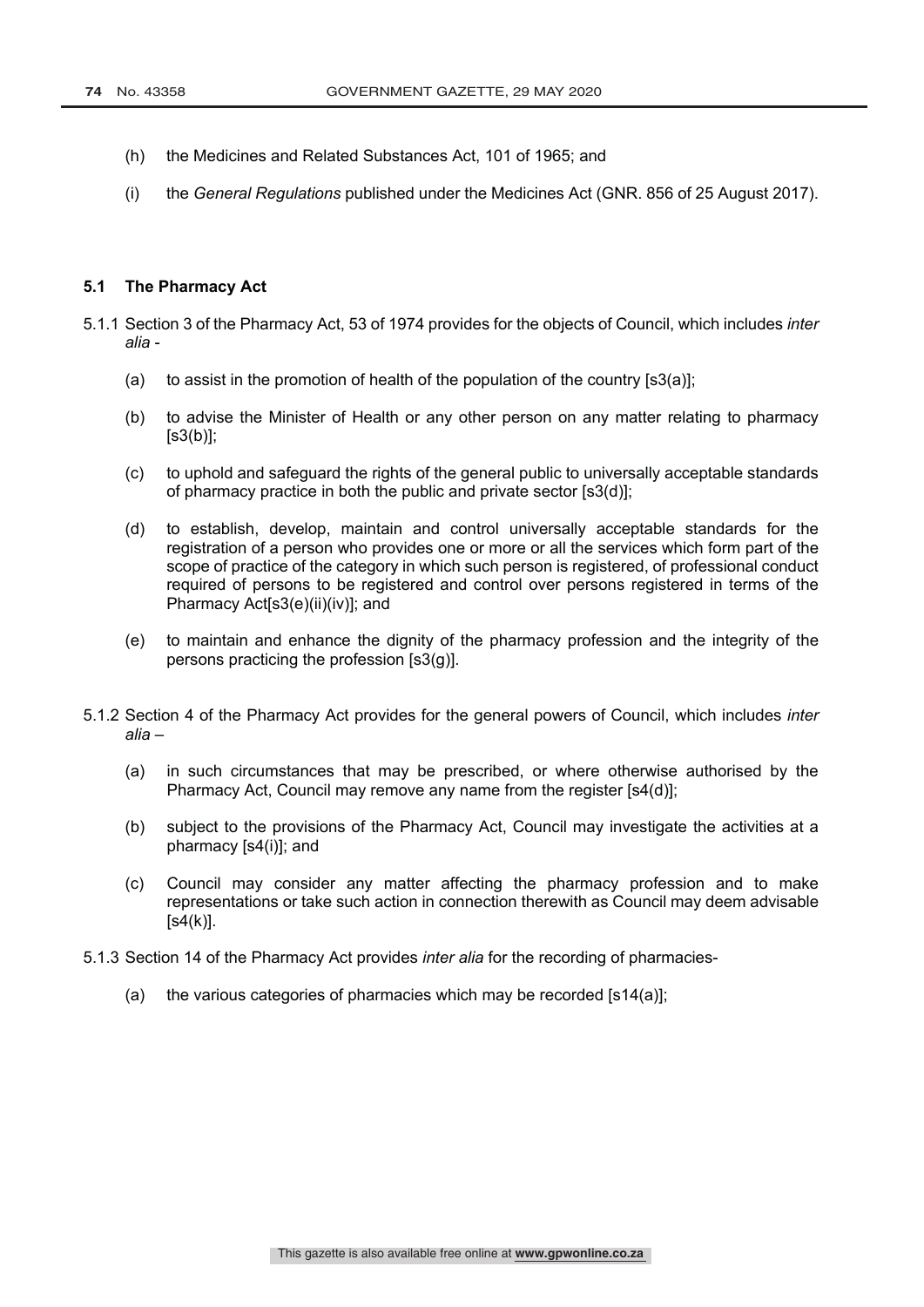- (b) Council may in the prescribed manner refuse to record any pharmacy which does not comply with the prescribed conditions [s14(h)]; and
- (c) Council may require in the prescribed manner, persons authorised in terms of Section 22A of the Pharmacy Act to record the prescribed information with Council *[s14(i)]*.
- 5.1.4 Section 22 of the Pharmacy Act read together with the *Regulations relating to the ownership and licencing of pharmacies* (GNR. 553 of 25 April 2003), provides for the requirements of licensing of a pharmacy-
	- (a) a person who wishes to own a pharmacy must apply to the DG for a licence for the premises wherein or from which such pharmacy business is to be conducted. The DG has the discretion to grant or refuse to issue such licence [s22(1)];
	- (b) the DG in determining whether an applicant complies with the conditions for ownership of a pharmacy may request the assistance of Council [requisition 8(2)];
	- (c) a person issued with a licence must record with Council, the name, address, date of the licence, licence number and any other particulars as prescribed [s22(2)].
	- (d) the recording of such licence must be within 30 days from the date of issue of the licence by the DG [regulation 8(4) and 8(5)] of the ownership regulations;
	- (e) a pharmacy must be conducted under the continuous personal supervision of a pharmacist in accordance with good pharmacy practice as determined by the Council [s22(4)]. This pharmacist shall be responsible to Council for any acts performed on behalf of the owner, including any acts or omissions by the owner which may involve disciplinary action by Council [s22(5)], unless the Responsible Pharmacist satisfies Council that the responsibility for such act rests upon another pharmacist employed by the owner;
	- (f) Council has the right to inspect the pharmacy premises. The Registrar shall provide the DG and the person who made the application with a written report of the findings of the inspection if it is found that the inspected premises are not suitable for the business of a pharmacy [s22(6)];
	- (g) the DG may cancel or suspend a licence which does not comply with the licencing conditions [s22(7)]. If the licence is cancelled or suspended, the premises shall from the date of such cancellation or suspension be considered unsuitable for the carrying on of the business of a pharmacy [s22(8) and regulation 9(a)]; and
	- (h) the DG may withdraw a licence where the owner of the licence is a pharmacist, and such pharmacist has been suspended from practicing as a pharmacist or has been removed from practicing as a pharmacist in terms of section 45(1) of the Pharmacy Act [regulation 9(g)].
- 5.1.5 Section 35A of the Pharmacy Act, read together with the *Rules relating to good pharmacy practice*  (GG 27112, BN 129 of 2004 published on 17 December 2004) prescribes that all practicing pharmacists are obliged to ensure that the pharmaceutical services they provide are of a high quality and comply with Good Pharmacy Practice Standards as published by Council.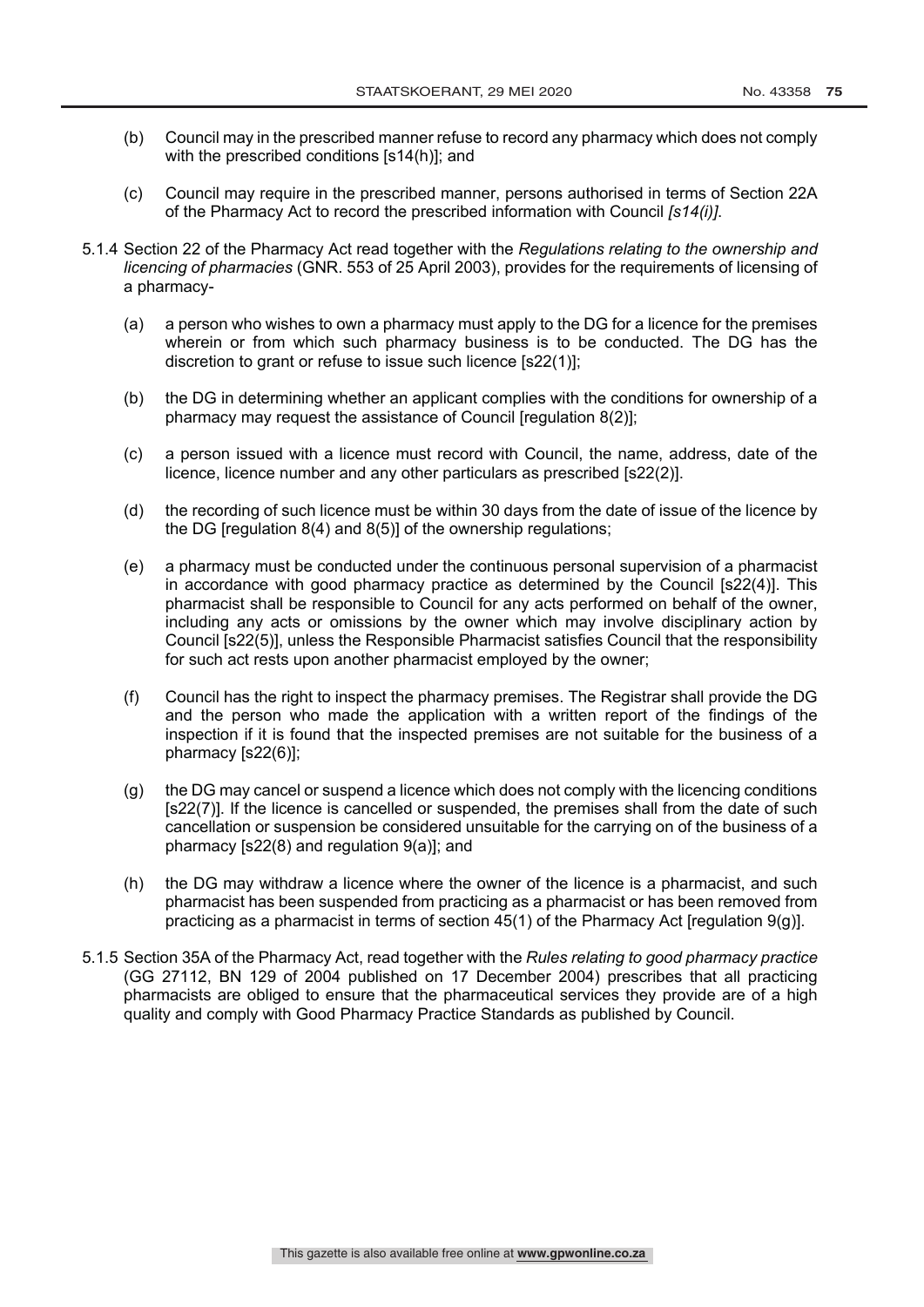## **5.2 Regulations relating to the registration of persons and the maintenance of registers**

The *Regulations relating to the registration of persons and maintenance of registers* (GNR. 1160 published on 20 November 2000) provides for the categories of persons that may be registered with the Council, the requirements for reqistration and the removal of reqistration.

- 5.2.1 Regulation 2 provides, for purposes of registration, *inter alia* the following categories of persons:
	- (a) a company entitled to carry on the business of a pharmacy;
	- (b) a close corporation entitled to carry on the business of a pharmacy;
	- (c) a pharmacy owner; and
	- (d) a responsible pharmacist.
- 5.2.2 Regulation 67 provides for the role of the Council in the registration of a pharmacy. Regulation 67(1) provides that in order to register a pharmacy, the person must apply to Council, identifying the category of pharmacy, the responsible pharmacist for the premises wherein or from which the applicant wishes to carry on the business of a pharmacy, and the owner of the pharmacy;
- 5.2.3 Regulation 68 provides that if the Registrar is satisfied that the applicant complies with the requirements for registration, then the pharmacy must be registered. However, if the Registrar is not satisfied that the applicant meets all the requirements for registration, the Registrar may refuse to register the pharmacy;
- 5.2.4 Regulation 72 makes provision for the removal of the registration of a pharmacy:
	- (a) if the pharmacy does not comply with any of the conditions of registration;
	- (b) if the responsible pharmacist fails to perform the duties of a responsible pharmacist; and
	- (c) if the pharmacy fails to comply with good pharmacy practice.
- 5.2.5 In terms of Regulation 75, the pharmacy may be restored to the register of pharmacies provided it can show that the pharmacy once again complies with the conditions of registration.

## **6. CRITERIA FOR THE REMOVAL OF THE REGISTRATION/RECORDING OF A PHARMACY**

A pharmacy registration/recording may be removed from the register if any one or more of the following non-compliance to GPP or any relevant legislation is/are found:

- (a) on the first inspection after the recording of a pharmacy (GPP, Annexure A, Rule 2.1.1):
	- (i) there is no pharmacist present in the pharmacy; or
	- (ii) there is no registered responsible pharmacist; or
	- (iii) there are critical GPP deficiencies resulting in a pharmacy being allocated Grade C score; or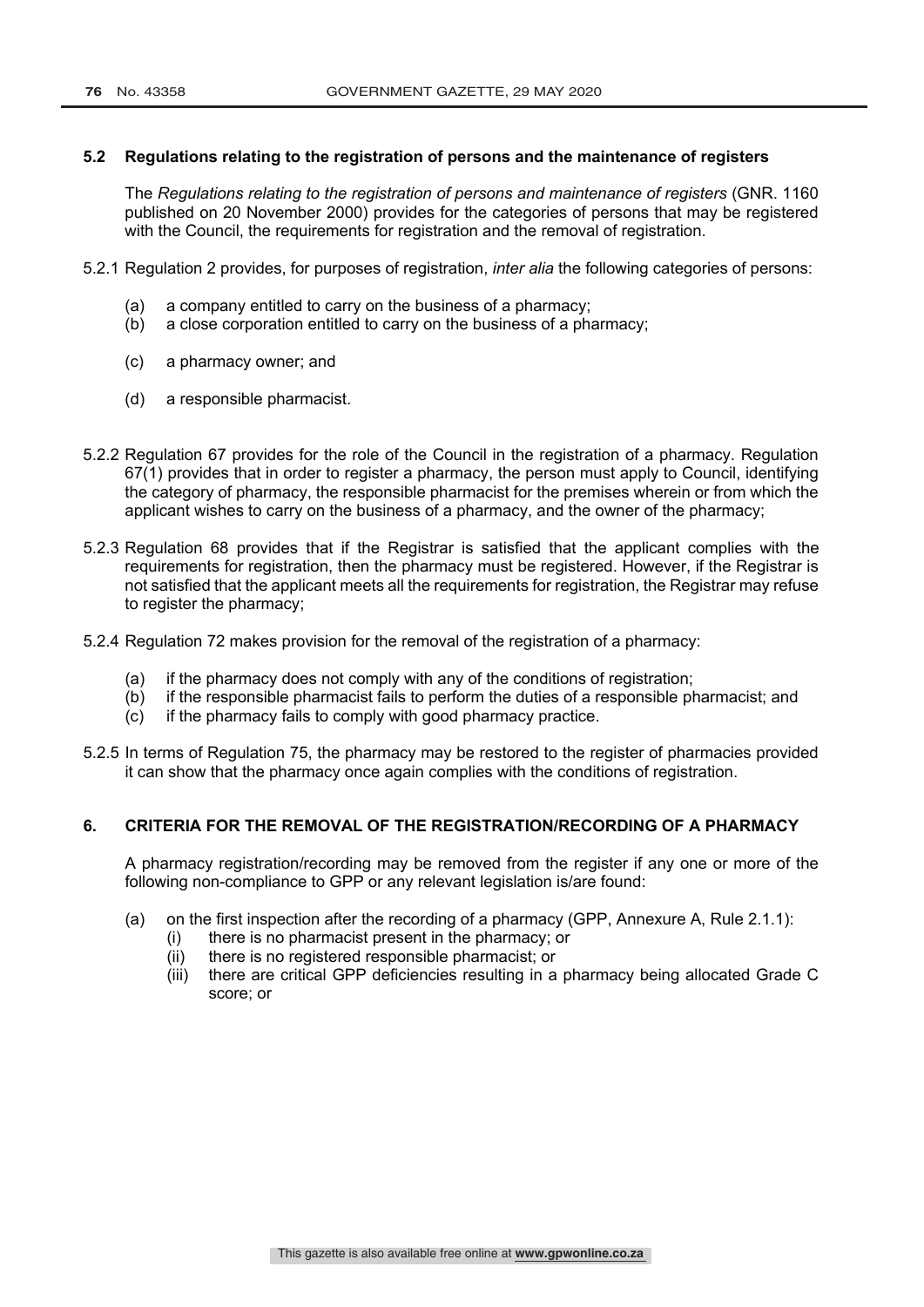- (iv) the layout of the pharmacy is not in accordance with the floor plans and/or site plans as approved by Council and the actual layout is not compliant to GPP;
- (b) the pharmacy has no registered responsible pharmacist for a period exceeding 3 (three) months;
- (c) the pharmacy has obtained a Grade C score for more than two consecutive inspections;
- (d) the pharmacy has been conducted without a pharmacist present (subject to Rule 2.1.1 of the GPP), which leaves pharmacy support personnel and/or unregistered persons to practice acts specifically relating to the scope of practice of a pharmacist without being a pharmacist, which is a criminal offence in terms of Section 29 of the Pharmacy Act;
- (e) the pharmacy is operating from a facility/location without a valid licence;
- (f) in terms of Regulation 8(4) and (5) of the *Regulations relating to the ownership and licencing of pharmacies,* a pharmacy licence has been issued by the DG, but such licence has not been recorded with the Council, and the pharmacy is operational;
- (g) the pharmacy has failed to pay their annual fees for period exceeding 12 months; or
- (h) the pharmacy has not been in operation for a period exceeding 6 (six) months, and the owner has failed to communicate the reason why the pharmacy is not operational to Council.

## **7. PROCESS FOR THE REMOVAL OF THE REGISTRATION/RECORDING OF A PHARMACY**

In terms of this guideline, and taking into consideration Regulation 72 of the *Regulations relating to the registration of persons and the maintenance of registers*:

- (a) the Council may direct the Registrar to give written notice to the owner and the responsible pharmacist (if there is one registered) of the Council's intention to remove the registration of the pharmacy. The pharmacy owner shall be the person identified as the owner as per the register of owners held by the Registrar in terms of Section 14 of the Pharmacy Act, unless it can be shown that an application for the change of ownership of the pharmacy has been lodged with the DG, which application has not yet been approved;
- (b) the pharmacy owner, or a person acting on behalf of the owner, must be afforded the opportunity to furnish the Council with written reasons, within 21 working days, as to why the pharmacy registration should not be removed;
- (c) once the Council is in receipt of the written reasons submitted by the owner or a person acting on behalf of the owner, as to why the pharmacy registration should not be removed, the Council shall review such reasons and make a decision whether to remove the registration of the pharmacy, alternatively to allow the pharmacy to remain registered subject to terms and conditions the Council may deem appropriate;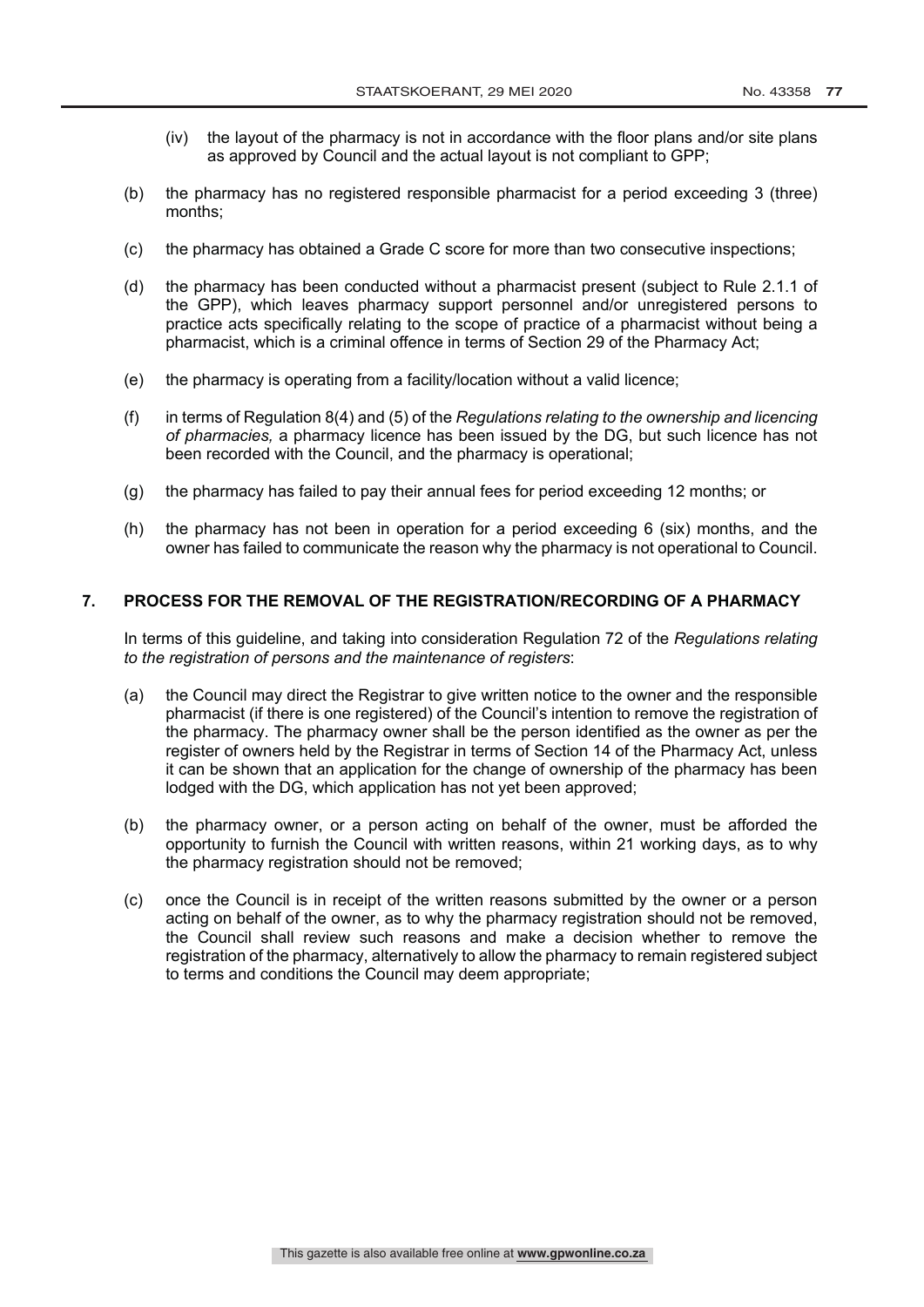- (d) once the removal of the registration/recording of the pharmacy has been approved by Council:
	- (i) the owner, or person acting on behalf of the owner shall be notified of the removal of the registration/recording and shall be required to cease operations of the pharmacy as of the date of such notification;
	- (ii) the registration/recording certificate of the pharmacy shall be cancelled as from the date of the abovementioned notification, and the owner shall be required to return such certificate to the Council;
	- (iii) the Board of Healthcare Funders (BHF), or any alternative body, that is authorised and responsible for the issuing of practice code numbers in terms of the Medical Schemes Act, 131 of 1998, shall be notified by Council that the registration/recording of the pharmacy has been removed;
	- $(iv)$  in the event that the pharmacy in question is a manufacturing pharmacy or a wholesale pharmacy, the South African Health Products Regulatory Authority (SAHPRA) shall be notified, by the Registrar, that the registration/recording of the pharmacy has been removed;
	- (v) other relevant stakeholders, such as suppliers and distributors of medicines shall be notified, by the Registrar, that the registration/recording of the pharmacy has been removed;
	- (vi) the pharmacy owner and/or the responsible pharmacist shall be handed over to the Professional Conduct Unit of the Office of the Registrar for investigation in terms of Chapter V of the Pharmacy Act, should this process not already have commenced;
	- (vii) the Registrar shall notify the DG of the removal of the registration/recording of the pharmacy and shall request that the DG withdraw the pharmacy licence in terms of Regulation 9 of the *Regulations relating to the ownership and licencing of pharmacies*; and
	- (viii) Council shall conduct an inspection within 3 months of the removal of the registration/recording of the pharmacy.
	- (e) in the event of the pharmacy continuing to operate as a pharmacy, despite such removal of the registration/recording of the pharmacy, the Registrar shall inform SAHPRA and the necessary law enforcement agencies for possible investigation and criminal prosecution where necessary.

## **8. RESTORATION OF THE REGISTRATION/RECORDING OF A PHARMACY**

(a) the Registrar shall consider an application for restoration of the registration/recording of the pharmacy should the pharmacy owner, or a person acting on behalf of the owner, be able to demonstrate that: